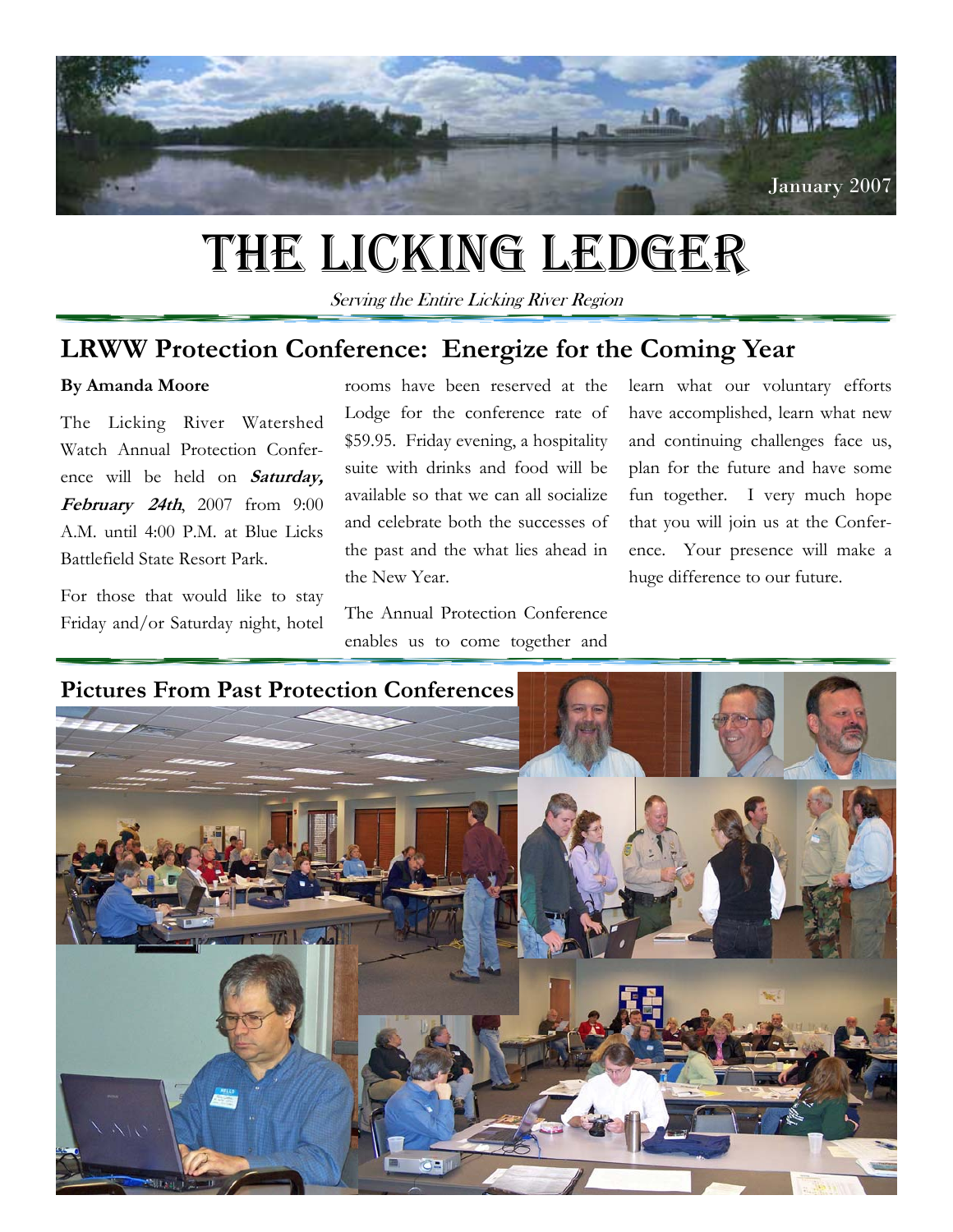### THE LICKING LEDGER



## **Protection Conference Schedule of Events**

**Friday, February 23** 

**5:00 P.M. until ??? Celebrate with Good Food, Drink & Company** 

## **Saturday, February 24**

- **9:00 Welcome and Introductions**
- **9:30 Science Advisors Review of Monitoring Data**
- **11:00 Break 11:15 What's Shakin' in the Basin** 
	- **12:00 Election of Officers**
	- **12:15 Lunch**
	- **1:30 Growth Readiness: Involving Local Government in Progressive Growth Planning**
	- **2:45 Break**
	- **3:00 Future Directions for LRWW**
	- **4:00 Adjourn**



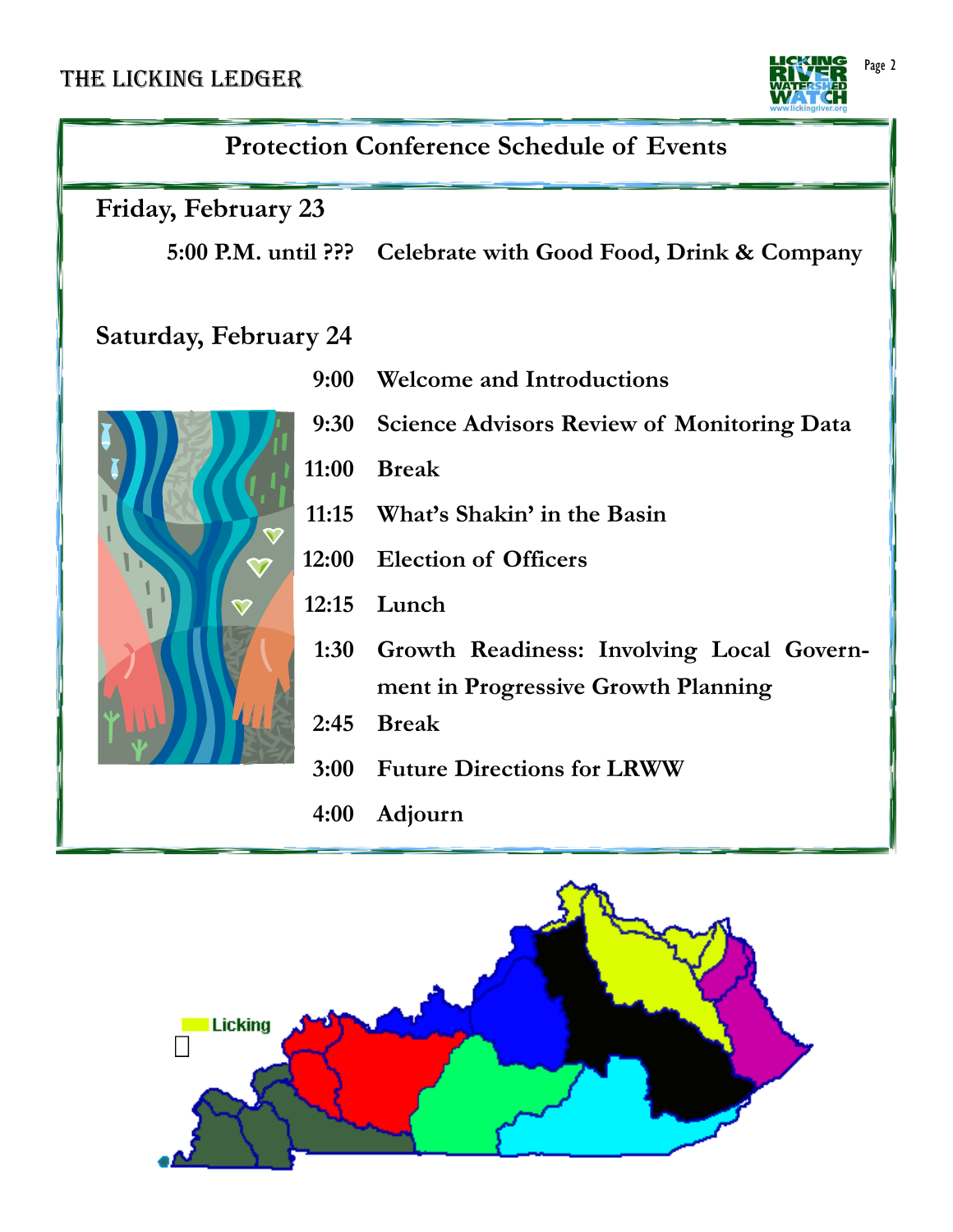

## **Why and how is the health of the watershed determined?**

#### **By Lajuanda Haight-Maybriar**

Healthy watersheds produce clean water – water that is fishable, swimmable and drinkable. Watersheds that meet these goals of the nation's Clean Water Act support a wide variety of aquatic life and are a valuable resource. To support these goals, the Clean Water Act requires states to set water quality standards to protect and manage their streams, lakes, and rivers. In Kentucky, the standards include benchmarks for various water quality measurements like dissolved oxygen, temperature, acidity, and other measurable qualities and are part of our state regulations.

Watershed health can be determined by more than good water chemistry. In addition to chemical analyses, watershed health can be measured by different types of biological analyses. These include bacteria, aquatic insects, mussels or freshwater clams, fish, and algae. Certain species are used as *indicators*  of good or bad water quality. Also, habitat is important to watershed and stream health. Vegetation in the



riparian, or stream bank, area - especially shrubs and trees - provides food and cover for terrestrial and aquatic life.

As part of the development of the water quality standards, states must designate uses for each body of water in their state. In Kentucky, the possible designated uses of streams, rivers, and lakes are drinking water for humans, primary and secondary contact recreation for humans, fish consumption by humans, and aquatic habitat for plants and animals that live in water.

The Clean Water Act, Section 305 (b), also requires states to submit a report to Congress every two years on the quality of the waters in the state that have been assessed. This report combines water quality information from state and federal agencies, watershed groups, and citizen volunteers and tells which streams, rivers, and lakes are or are not supporting their designated uses. These waters are rated as *good* if they *fully support* their use(s), *fair* if they *partially support* their use(s), and *poor* if they are *not supporting* their use(s).

Another report that is required by the Clean Water Act is described in Section 303(d). This report is a list of the impaired (poor, or not supporting, and fair, or partially sup-



porting) streams from the Section 305(b) list of assessed streams that will require a cleanup plan that identifies the types and amounts of pollutants in the water and how they will be reduced. These plans are called Total Maximum Daily Loads (TMDLs) and they determine the amount of pollutants a waterbody can receive and still meet its designated use(s).

These two reports, the 305(b) and the 303(d), have been sent to Congress through the U.S. Environmental Protection Agency (EPA) as two separate reports in the past. As of 2006, EPA has directed all states to submit these two reports combined into one report called the Integrated Report. The information will be the same, but it will be packaged differently. This report is available on the Kentucky Division of Water's website  $\omega$ www.water.ky.gov , in two volumes. Volume II is available for review and comment through February 20, 2007.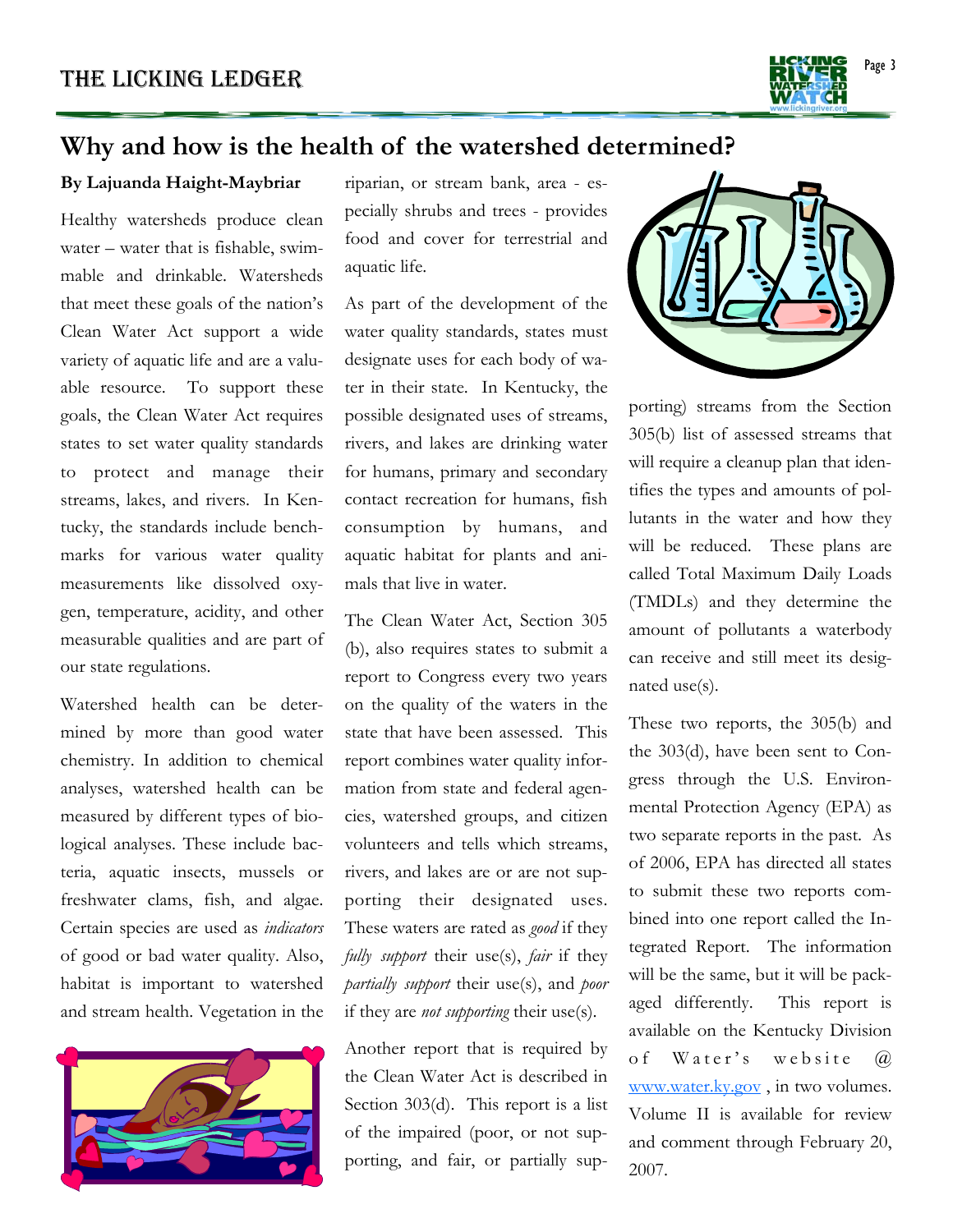

### **Soil & Water Conservation Districts Assist Monitor Licking River**

#### **By Ken Cooke**

Licking River Watershed Watch is fortunate to have the support of a number of Soil and Water Conservation Districts in the watershed.

Soil and Water Conservation Districts are local government entities with an elected board of supervisors who serve without pay. They deal with soil erosion control, water quality, wildlife habitat and forestry issues. These districts have been hard at work on natural resource issues since the 1930's. There is one in every county in the basin.

Licking River Watershed Watch is fortunate to have direct volunteer and financial support from Fleming, Clark, Boone, Kenton, Campbell, Grant, Lewis and Harrison County Conservation Districts and has worked with others in the basin in the past.

Boone County Conservation Dis-



trict provides financial support for 12 monitoring stations in their county. In addition, members of their Board of Supervisors are trained to conduct the sampling at these sites.

Conservation District Staff also helps with coordinating training and sampling logistics. Emily Anderson of Fleming County collects and delivers samples to Morehead State University Labs for all of Fleming County. Mary Kate Dickerson of the Northern KY Conservation Districts assists with training new volunteers in Northern KY.

Melissa Clark of Clark County Conservation District inherited sampling stations from Don Henry in two basins. (Both Licking and Kentucky) Don expanded the reach of the project by taking high school FFA students with him during a number of sampling events.

John Rankin of Grant County Conservation District may be one of our longest term volunteers. We have data from Grant County Watersheds going back to the early 1990's from John. (He was sampling streams on a regular basis before Licking River Watershed Watch was established!)

 Watch can be used by the districts Monitoring data from Watershed



to help land owners apply for watershed enhancement funds from federal programs such as Environmental Quality Incentives Program and the Conservation Reserve Programs. Work with Watershed Watch can also help fulfill their Plan of Work components related to watershed education and community involvement. LRWW is fortunate to have the involvement and support from the good folks working and volunteering for these districts.

LRWW Volunteers listed as affiliated with a conservation district:

- **Emily Crain Anderson**, Fleming Co. Conservation District
- **Melissa Clark**, Clark Co. Conservation District
- **Mary Kate Dickerson**, N. Ky Conservation Districts
- **Debra Franks**, Boone County Conservation District
- **Donald S. Henry**, Clark Co Jr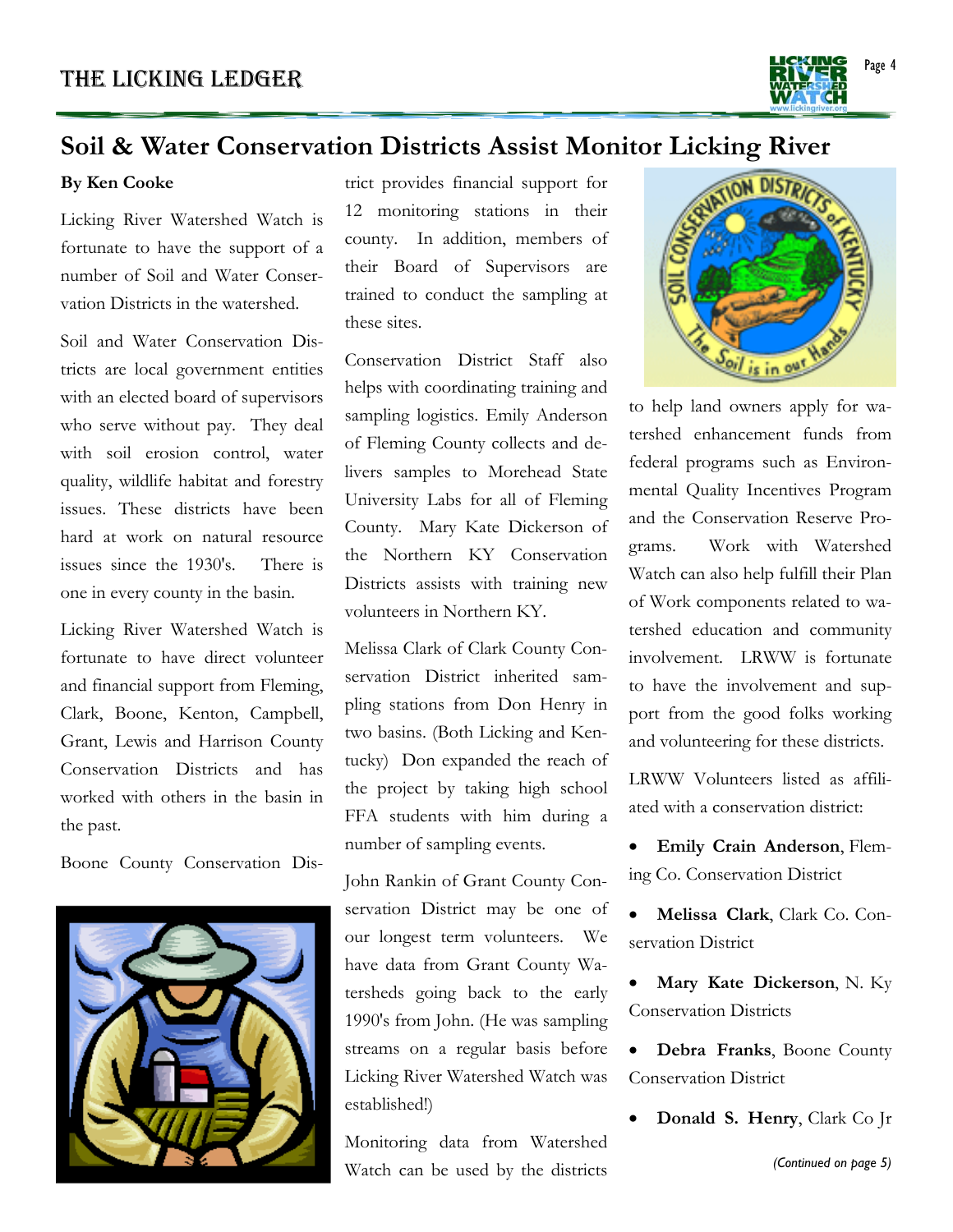

*(Continued from page 4)* 

Conservation District

- **Mark Jacobs**, Boone & Kenton Conservation Districts
- **Billy Rehkamp**, Boone Co. Conservation Dist.
- **John Rankin**, Grant County Conservation District
- **Kristin Scott**, Boone, Kenton, Campbell Cons. Dist
- **Larry Varney**, Campbell Co Conservation District
- **James Walton,** Boone



County Conservation District • **Larry D. Whitaker**, Lewis County Conservation District

## **Tentative 2007 Sampling Dates Set**

Tentative dates for watershed wide sampling have been set and they are:

- **May 12, 2007**
- **July 7, 2007**
- **September 8, 2007**

Our traditional sampling dates are the first weekend in May after the Kentucky Derby, the first weekend in July following the 4th of July and the first weekend in September following the Labor Day holiday.

Please mark you calendars for these important dates in the LRWW calendar. We thank you for your continuing support and we look forward to a productive year of water sampling.





*We recently noticed this billboard...*